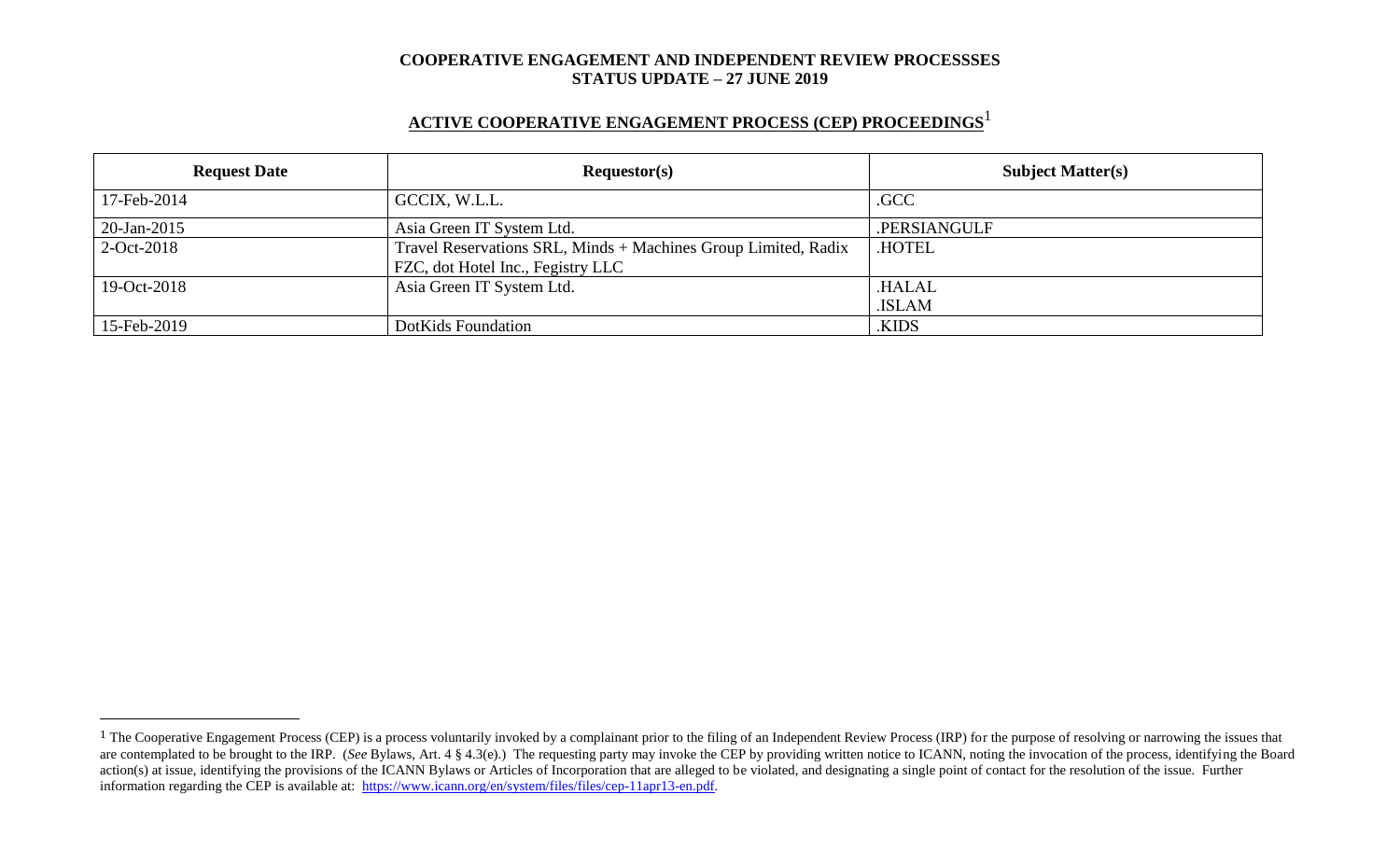### **RECENTLY CLOSED COOPERATIVE ENGAGEMENT PROCESS (CEP) PROCEEDINGS**

| <b>Request Date(s)</b> | <b>Requestor(s)</b>                                        | <b>Subject Matter</b> | <b>IRP Filing Deadline</b> |
|------------------------|------------------------------------------------------------|-----------------------|----------------------------|
| 18-Jun-2018            | Afilias plc and Afilias Domains No. 3 Limited              | .WEB                  | 27-Nov-2018                |
| 20-Jan-2016            | Donuts Inc. and Foggy Sunset, LLC                          | .SPA                  | N/A (Withdrawn)            |
| $17$ -Jul-2016         | CPA Australia Ltd.                                         | .CPA                  | $N/A$ (Withdrawn)          |
| $11$ -Jul-2016         | American Institute of Certified Public Accountants (AICPA) | .CPA                  | N/A (Withdrawn)            |
| 6-Oct-2017             | dotgay LLC                                                 | .GAY                  | $N/A$ (Withdrawn)          |
| 7-Nov-2017             |                                                            |                       |                            |
| $1-Aug-2018$           |                                                            |                       |                            |
| 14-Sep-2016            | DotMusic Limited                                           | .MUSIC                | N/A (Withdrawn)            |
| $6$ -Oct-2017          |                                                            |                       |                            |
| 7-Nov-2017             |                                                            |                       |                            |
| $1-Aug-2018$           |                                                            |                       |                            |

 $\overline{a}$ 

<sup>&</sup>lt;sup>2</sup> The CEP process provides that "[i]f ICANN and the requestor have not agreed to a resolution of the issues upon the conclusion of the cooperative engagement process, or if issues remain for a request for independent review, the requestor's time to file a request for independent review designated in the Bylaws shall be extended for each day of the cooperative engagement process, but in no event, absent mutual written agreement by the parties, shall the extension be for more than fourteen (14) days." (https://www.icann.org/en/system/files/files/cep-11apr13-en.pdf)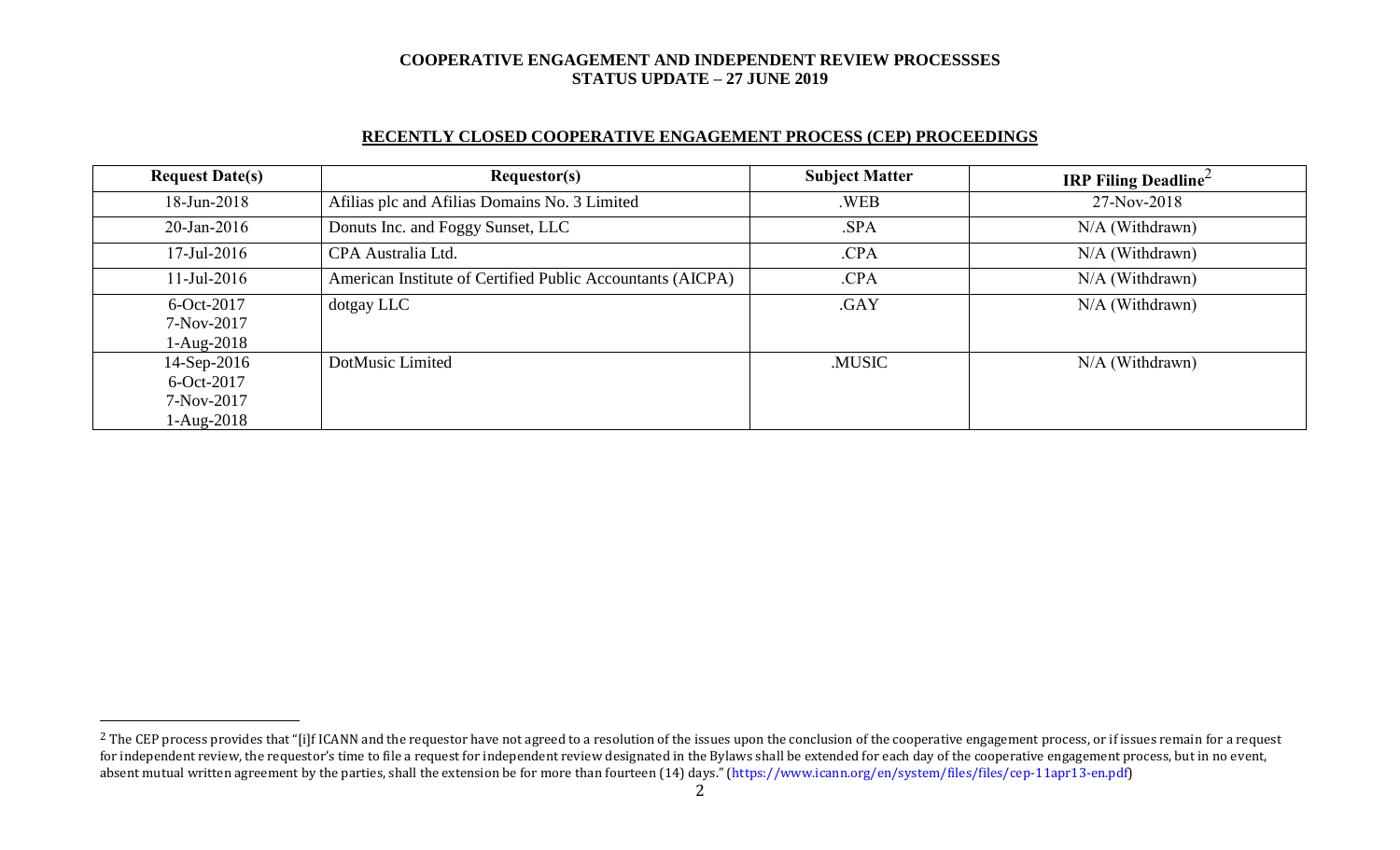| Date ICANN           | Date IRP            |                                |                       |                                                                                          |
|----------------------|---------------------|--------------------------------|-----------------------|------------------------------------------------------------------------------------------|
| <b>Received</b>      | <b>Commenced by</b> | <b>Requestor</b>               | <b>Subject Matter</b> | <b>Status</b>                                                                            |
| <b>Notice of IRP</b> | <b>ICDR</b>         |                                |                       |                                                                                          |
| 14-Nov-2018          | 26-Nov-2018         | Afilias Domains No. 3 Limited  | .WEB                  | Panel Selection: IRP commenced on 26 November 2018; two panelists have been              |
|                      |                     | https://www.icann.org/resource |                       | appointed; awaiting appointment of remaining panelist.                                   |
|                      |                     | $s/pages/irp-afilias-v-icann-$ |                       |                                                                                          |
|                      |                     | $2018 - 11 - 30 - en$          |                       | Materials: Written submissions, Declaration(s), and Scheduling Order(s) are posted here. |
|                      |                     |                                |                       |                                                                                          |
|                      |                     |                                |                       | Hearing(s): No hearings are currently scheduled.                                         |

# **ACTIVE INDEPENDENT REVIEW PROCESS (IRP) PROCEEDINGS** 3

l

<sup>&</sup>lt;sup>3</sup> IRP proceedings initiated before 1 October 2016 are subject to the Bylaws in effect before 1 October 2016: The Independent Review Process (IRP) is a process by which any person materially affected by a decision or action by the Board that he or she asserts is inconsistent with the Articles of Incorporation or Bylaws may submit a request for independent review of that decision or action. (See Bylaws, Art. IV, § 3.) In order to be materially affected, the person must suffer injury or harm that is directly and causally connected to the Board's alleged violation of the Bylaws or the Articles of Incorporation, and not as a result of third parties acting in line with the Board's action. Further information regarding the IRP is available at: [https://www.icann.org/resources/pages/mechanisms-2014-03-20-en.](https://www.icann.org/resources/pages/mechanisms-2014-03-20-en)

IRP proceedings initiated on or after 1 October 2016 are subject to the Bylaws in effect as of 1 October 2016: The IRP is intended to hear and resolve Disputes for the following purposes: (i) ensure that ICANN does not exceed the scope of its Mission and otherwise complies with its Articles of Incorporation and Bylaws; (ii) empower the global Internet community and Claimants to enforce compliance with the Articles of Incorporation and Bylaws through meaningful, affordable and accessible expert review of Covered Actions (as defined in § 4.3(b)(i)); (iii) ensure that ICANN is accountable to the global Internet community and Claimants; (iv) address claims that ICANN has failed to enforce its rights under the IANA Naming Function Contract (as defined in Section 16.3(a)); (v) provide a mechanism by which direct customers of the IANA naming functions may seek resolution of PTI (as defined in Section 16.1) service complaints that are not resolved through mediation; (vi) reduce Disputes by creating precedent to guide and inform the Board, Officers (as defined in Section 15.1), Staff members, Supporting Organizations, Advisory Committees, and the global Internet community in connection with policy development and implementation; (vii) secure the accessible, transparent, efficient, consistent, coherent, and just resolution of Disputes; (viii) lead to binding, final resolutions consistent with international arbitration norms that are enforceable in any co with proper jurisdiction; and (ix) provide a mechanism for the resolution of Disputes, as an alternative to legal action in the civil courts of the United States or other jurisdictions. (*See* Bylaws, Art. 4, § 4.3)